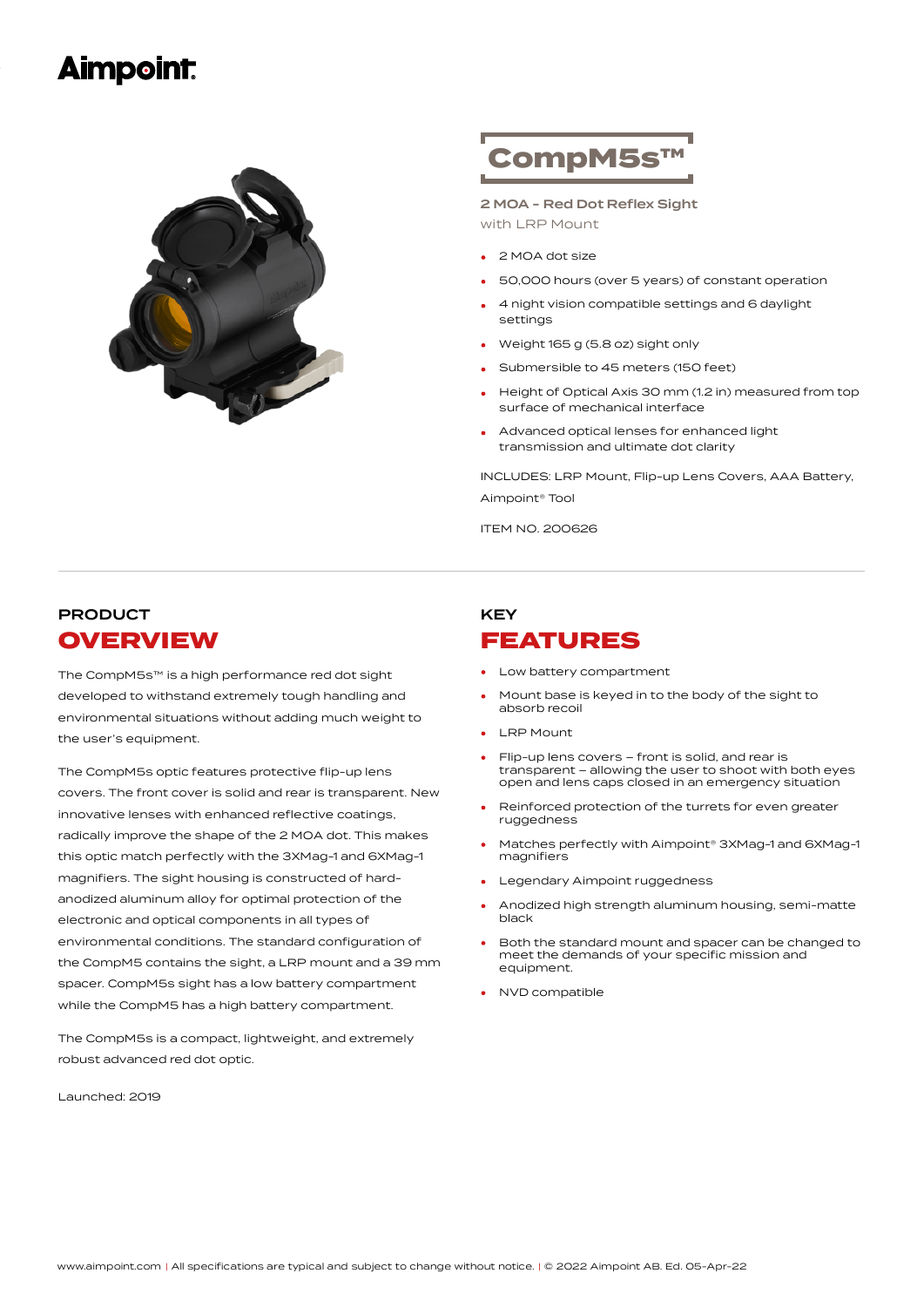# **Aimpoint:**

### **TECHNICAL** SPECIFICATIONS

#### OPTICAL SPECIFICATIONS

Dot Size 2 MOA \* MOA (minute of angle) 1 MOA ≈ 30 mm at 100

Magnification 1X - No Magnification Night Vision Device (NVD) Compatible Yes

Transmission Average 70% in the range 420 - 900 nm

Diode LED (Light Emitting Diode) totally eye safe Dot Color Peak Wavelength: 655 ± 15 nm

Light Source Wavelength 650 nm red light **Canadian Coating Anti-reflex coating all surfaces and** 

Optical Signature No optical signature is visible at 10 meter distance, front side, on appropriate settings with NVD

Parallax Absence of parallax - No centering required

### POWER SOURCE SPECIFICATIONS

Battery Life 50,000 h at daylight setting 7 (15,000 Lux, room temperature)

Battery Type AAA/LR3, Alkaline

multilayer coating objective lens

Clear Aperature 18 mm / 0.7 in

meters ≈1 in at 100 yards

Eye Relief Unlimited

Power Switch Rotary Switch **Night Vision Device (NVD) Settings 4** 

Daylight (DL) Settings 6

### PHYSICAL SPECIFICATIONS

 $Size L x W x H - Sight Only 83 x 40 x 48 mm$  Size L x W x H - Sight Only 3.3 x 1.6 x 1.9 in

Weight - Sight Only 165 g Weight - Sight Only 5.8 oz

Material Housing and Tube High Strength Aluminum Surface Finish Housing Anodized, Semi-Matte

Material Lens Covers Thermoplastic Elastomer (TPE) Black, non-glare finish

Height of Optical Axis 30 mm / 1.2 in measured from top surface of mounting platform

\* MOA (minute of angle) 1 MOA ≈ 30 mm at 100 meters ≈1 in at 100 yards

#### MOUNTING SPECIFICATIONS

 $Size L x W x H 85 x 55 x 59 mm$  Size L x W x H 3.3 x 2.2 x 2.3 in

Color Housing Black Lens Covers Flip-up Lens Covers, Front Solid and Rear Transparent

Material Mounting Solution Aluminum

Adjustment 1 Click = 10 mm at 100 m / 0.4 in at 100 yds

Mounting Solution LRP Mount Torque - Mount to Sight 1.35 Nm / 12 in-lbs (Torx T10)

TECHNOLOGY SPECIFICATIONS www.aimpoint.com | All specifications are typical and subject to change without notice. | © 2022 Aimpoint AB. Ed. 05-Apr-22